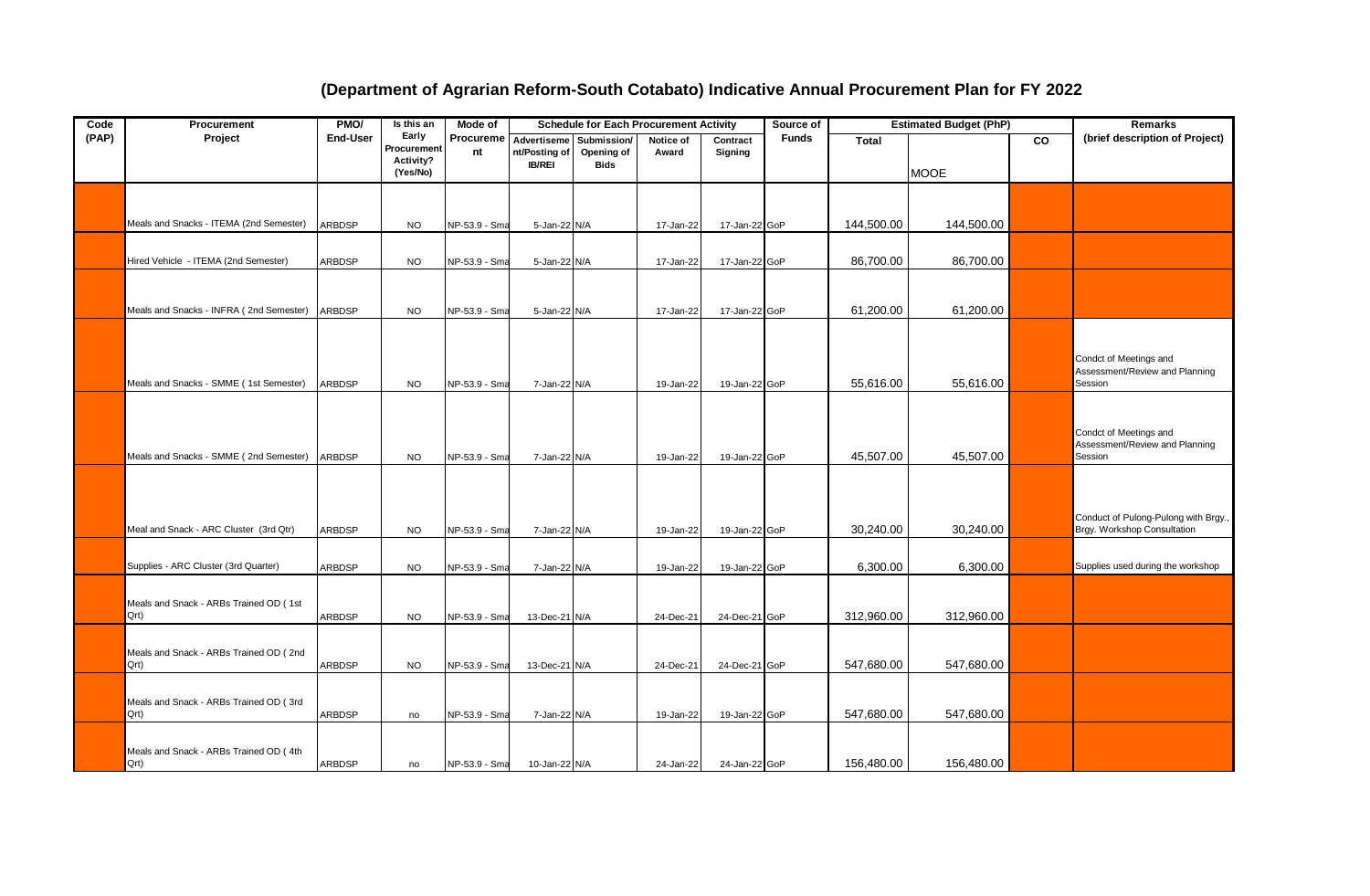| Code  | Procurement                                        | PMO/            | Is this an               | Mode of       | <b>Schedule for Each Procurement Activity</b> |             |           | Source of     | <b>Estimated Budget (PhP)</b> | <b>Remarks</b> |             |           |                                |
|-------|----------------------------------------------------|-----------------|--------------------------|---------------|-----------------------------------------------|-------------|-----------|---------------|-------------------------------|----------------|-------------|-----------|--------------------------------|
| (PAP) | Project                                            | <b>End-User</b> | Early                    | Procureme     | Advertiseme                                   | Submission/ | Notice of | Contract      | <b>Funds</b>                  | <b>Total</b>   |             | <b>CO</b> | (brief description of Project) |
|       |                                                    |                 | Procurement<br>Activity? | nt            | nt/Posting of                                 | Opening of  | Award     | Signing       |                               |                |             |           |                                |
|       |                                                    |                 | (Yes/No)                 |               | <b>IB/REI</b>                                 | Bids        |           |               |                               |                | <b>MOOE</b> |           |                                |
|       |                                                    |                 |                          |               |                                               |             |           |               |                               |                |             |           |                                |
|       |                                                    |                 |                          |               |                                               |             |           |               |                               |                |             |           |                                |
|       |                                                    |                 |                          |               |                                               |             |           |               |                               |                |             |           |                                |
|       | Supplies - ARBS Trained OD (1st Semester) ARBDSP   |                 | no                       | NP-53.9 - Sma | 13-Dec-21 N/A                                 |             | 24-Dec-21 | 24-Dec-21 GoP |                               | 215,160.00     | 215,160.00  |           |                                |
|       |                                                    |                 |                          |               |                                               |             |           |               |                               |                |             |           |                                |
|       |                                                    |                 |                          |               |                                               |             |           |               |                               |                |             |           |                                |
|       |                                                    |                 |                          |               |                                               |             |           |               |                               |                |             |           |                                |
|       | Supplies - ARBS Trained OD (2nd Semester) ARBDSP   |                 | no                       | NP-53.9 - Sma | 7-Jan-22 N/A                                  |             | 19-Jan-22 | 19-Jan-22 GoP |                               | 176,040.00     | 176,040.00  |           |                                |
|       |                                                    |                 |                          |               |                                               |             |           |               |                               |                |             |           |                                |
|       |                                                    |                 |                          |               |                                               |             |           |               |                               |                |             |           |                                |
|       | Meals and Snacks- Formulation of New               |                 |                          |               |                                               |             |           |               |                               |                |             |           |                                |
|       | ARBOs (1st Semester)                               | ARBDSP          | <b>NO</b>                | NP-53.9 - Sma | 13-Dec-21 N/A                                 |             | 24-Dec-21 | 24-Dec-21 GoP |                               | 219,560.00     | 219,560.00  |           |                                |
|       |                                                    |                 |                          |               |                                               |             |           |               |                               |                |             |           |                                |
|       |                                                    |                 |                          |               |                                               |             |           |               |                               |                |             |           |                                |
|       | Meals and Snacks- Formulation of New               |                 |                          |               |                                               |             |           |               |                               |                |             |           |                                |
|       | ARBOs (2nd Semester)                               | ARBDSP          | No                       | NP-53.9 - Sma | 7-Jan-22 N/A                                  |             | 19-Jan-22 | 19-Jan-22 GoP |                               | 179,640.00     | 179,640.00  |           |                                |
|       |                                                    |                 |                          |               |                                               |             |           |               |                               |                |             |           |                                |
|       |                                                    |                 |                          |               |                                               |             |           |               |                               |                |             |           |                                |
|       | Supplies - Formulation of New ARBOs (1st           |                 |                          |               |                                               |             |           |               |                               |                |             |           |                                |
|       | Semester)                                          | <b>ARBDSP</b>   | <b>NO</b>                | NP-53.9 - Sma | 13-Dec-21 N/A                                 |             | 24-Dec-21 | 24-Dec-21 GoP |                               | 59,880.00      | 59,880.00   |           |                                |
|       |                                                    |                 |                          |               |                                               |             |           |               |                               |                |             |           |                                |
|       | Meal and Snack - Product Dev. (2nd-3rd Qtr) ARBDSP |                 |                          |               |                                               |             |           |               |                               | 20,160.00      | 20,160.00   |           |                                |
|       |                                                    |                 | <b>NO</b>                | NP-53.9 - Sma | 7-Jan-22 N/A                                  |             | 19-Jan-22 | 19-Jan-22 GoP |                               |                |             |           |                                |
|       |                                                    |                 |                          |               |                                               |             |           |               |                               |                |             |           |                                |
|       | Supplies - Product Dev. (2nd-3rd Qtr)              | <b>ARBDSP</b>   | No                       | NP-53.9 - Sma | 7-Jan-22 N/A                                  |             | 19-Jan-22 | 19-Jan-22 GoP |                               | 5,040.00       | 5,040.00    |           |                                |
|       |                                                    |                 |                          |               |                                               |             |           |               |                               |                |             |           |                                |
|       | Meals and Snacks - VLFED (2nd and 3rd Qtr) ARBDSP  |                 | no                       | NP-53.9 - Sma | 7-Jan-22 N/A                                  |             | 19-Jan-22 | 19-Jan-22 GoP |                               | 236,800.00     | 236,800.00  |           |                                |
|       |                                                    |                 |                          |               |                                               |             |           |               |                               |                |             |           |                                |
|       |                                                    |                 |                          |               |                                               |             |           |               |                               |                |             |           |                                |
|       | Supplies - VLFED (2nd-3rd Qtr)                     | ARBDSP          | no                       | NP-53.9 - Sma | 7-Jan-22 N/A                                  |             | 19-Jan-22 | 19-Jan-22 GoP |                               | 59,200.00      | 59,200.00   |           |                                |
|       |                                                    |                 |                          |               |                                               |             |           |               |                               |                |             |           |                                |
|       |                                                    |                 |                          |               |                                               |             |           |               |                               |                |             |           |                                |
|       | Meals and Snacks - PDB Lawyering (2nd and          |                 |                          |               |                                               |             |           |               |                               |                |             |           |                                |
|       | 3rd Qtr)                                           | ARBDSP          | no                       | NP-53.9 - Sma | 13-Jan-22 N/A                                 |             | 24-Jan-22 | 24-Jan-22 GoP |                               | 14,400.00      | 14,400.00   |           |                                |
|       |                                                    |                 |                          |               |                                               |             |           |               |                               |                |             |           |                                |
|       |                                                    |                 |                          |               |                                               |             |           |               |                               |                |             |           |                                |
|       | Supplies - PBD Lawyering (2nd-3rd Qtr)             | <b>ARBDSP</b>   | no                       | NP-53.9 - Sma | 13-Jan-22 N/A                                 |             | 24-Jan-22 | 24-Jan-22 GoP |                               | 7,200.00       | 7,200.00    |           |                                |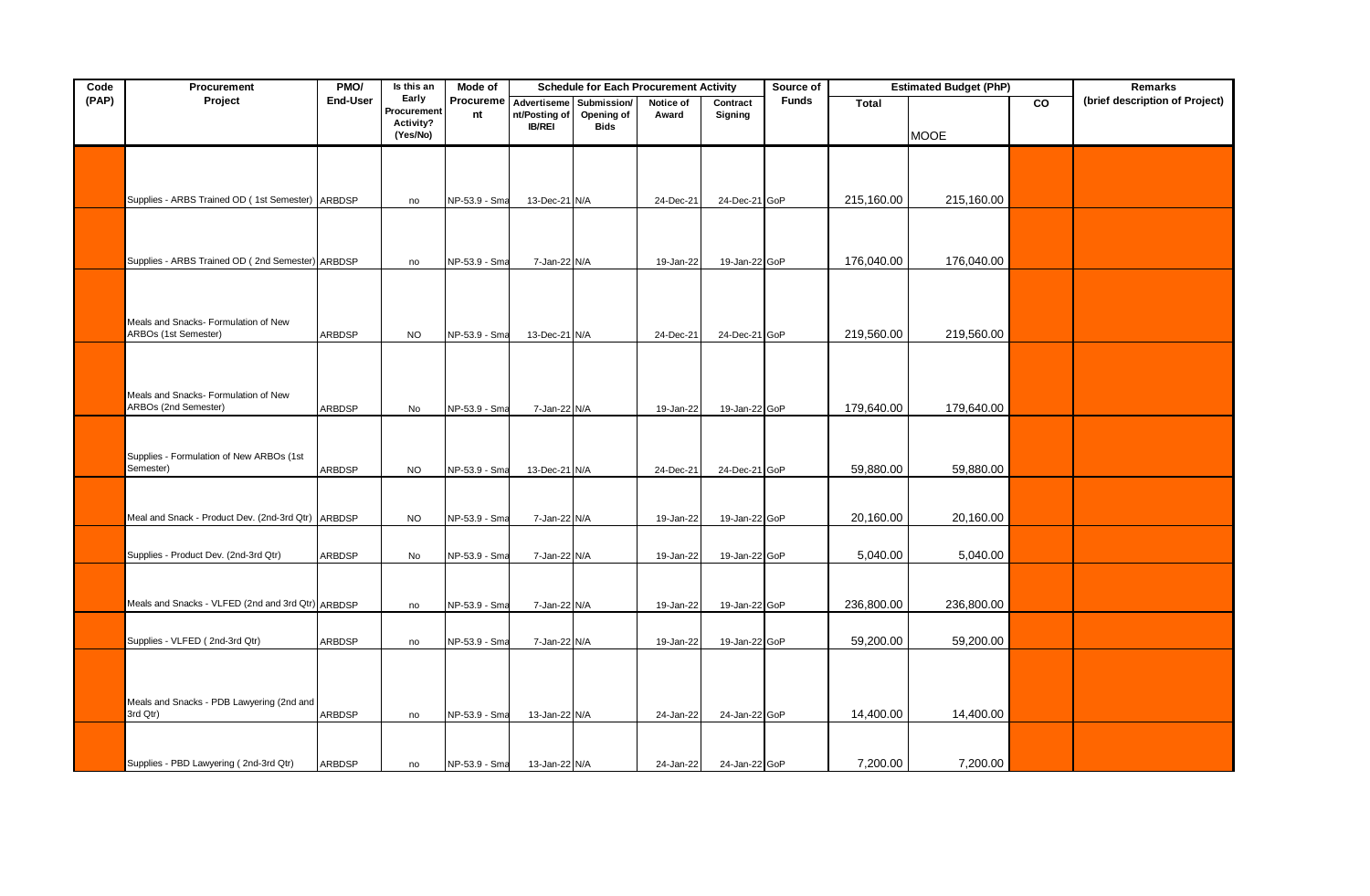| Code  | Procurement                                                     | PMO/          | Is this an           | Mode of       | <b>Schedule for Each Procurement Activity</b> |                           | Source of | <b>Estimated Budget (PhP)</b> | <b>Remarks</b> |              |             |    |                                |
|-------|-----------------------------------------------------------------|---------------|----------------------|---------------|-----------------------------------------------|---------------------------|-----------|-------------------------------|----------------|--------------|-------------|----|--------------------------------|
| (PAP) | Project                                                         | End-User      | Early<br>Procurement | Procureme     | Advertiseme                                   | Submission/               | Notice of | Contract                      | <b>Funds</b>   | <b>Total</b> |             | CO | (brief description of Project) |
|       |                                                                 |               | Activity?            | nt            | nt/Posting of<br><b>IB/REI</b>                | Opening of<br><b>Bids</b> | Award     | Signing                       |                |              |             |    |                                |
|       |                                                                 |               | (Yes/No)             |               |                                               |                           |           |                               |                |              | <b>MOOE</b> |    |                                |
|       |                                                                 |               |                      |               |                                               |                           |           |                               |                |              |             |    |                                |
|       |                                                                 |               |                      |               |                                               |                           |           |                               |                |              |             |    |                                |
|       | Meals and Snacks - Linksfarmm (2nd and 3rd                      |               |                      |               |                                               |                           |           |                               |                |              |             |    |                                |
|       | Qtr)                                                            | <b>ARBDSP</b> | no                   | NP-53.9 - Sma | 13-Dec-21 N/A                                 |                           | 24-Dec-21 | 24-Dec-21 GoP                 |                | 236,800.00   | 236,800.00  |    |                                |
|       |                                                                 |               |                      |               |                                               |                           |           |                               |                |              |             |    |                                |
|       | Supplies - Linksfarmm(2nd-3rd Qtr)                              | ARBDSP        | no                   | NP-53.9 - Sma | 7-Jan-22 N/A                                  |                           | 19-Jan-22 | 19-Jan-22 GoP                 |                | 59,200.00    | 59,200.00   |    |                                |
|       |                                                                 |               |                      |               |                                               |                           |           |                               |                |              |             |    |                                |
|       |                                                                 |               |                      |               |                                               |                           |           |                               |                |              |             |    |                                |
|       | Meals and Snacks - FBS (2nd and 3rd Qtr)                        | <b>ARBDSP</b> | no                   | NP-53.9 - Sma | 13-Jan-22 N/A                                 |                           | 24-Jan-22 | 24-Jan-22 GoP                 |                | 144,000.00   | 144,000.00  |    |                                |
|       |                                                                 |               |                      |               |                                               |                           |           |                               |                |              |             |    |                                |
|       | Supplies - FBS (2nd-3rd Qtr)                                    | <b>ARBDSP</b> | no                   | NP-53.9 - Sma | 13-Jan-22 N/A                                 |                           | 24-Jan-22 | 24-Jan-22 GoP                 |                | 24,000.00    | 24,000.00   |    |                                |
|       |                                                                 |               |                      |               |                                               |                           |           |                               |                |              |             |    |                                |
|       |                                                                 |               |                      |               |                                               |                           |           |                               |                |              |             |    |                                |
|       | Meals and Snacks - PAHP (2nd and 3rd Qtr)                       | <b>ARBDSP</b> | no                   | NP-53.9 - Sma | 13-Jan-22 N/A                                 |                           | 24-Jan-22 | 24-Jan-22 GoP                 |                | 60,000.00    | 60,000.00   |    |                                |
|       |                                                                 |               |                      |               |                                               |                           |           |                               |                |              |             |    |                                |
|       | Supplies - PAHP (2nd-3rd Qtr)                                   | ARBDSP        | no                   | NP-53.9 - Sma | 13-Jan-22 N/A                                 |                           | 24-Jan-22 | 24-Jan-22 GoP                 |                | 10,000.00    | 10,000.00   |    |                                |
|       |                                                                 |               |                      |               |                                               |                           |           |                               |                |              |             |    |                                |
|       |                                                                 |               |                      |               |                                               |                           |           |                               |                |              |             |    |                                |
|       |                                                                 |               |                      |               |                                               |                           |           |                               |                |              |             |    |                                |
|       | Meals and Snacks - Marketing Assistance<br>(2nd, 3rd & 4th Qtr) | ARBDSP        | no                   | NP-53.9 - Sma | 13-Jan-22 N/A                                 |                           | 24-Jan-22 | 24-Jan-22 GoP                 |                | 43,200.00    | 43,200.00   |    |                                |
|       |                                                                 |               |                      |               |                                               |                           |           |                               |                |              |             |    |                                |
|       |                                                                 |               |                      |               |                                               |                           |           |                               |                |              |             |    |                                |
|       | Supplies - Marketing Assistance (2nd, 3rd &                     |               |                      |               |                                               |                           |           |                               |                |              |             |    |                                |
|       | 4th Qtr)                                                        | ARBDSP        | no                   | NP-53.9 - Sma | 13-Jan-22 N/A                                 |                           | 24-Jan-22 | 24-Jan-22 GoP                 |                | 7,200.00     | 7,200.00    |    |                                |
|       |                                                                 |               |                      |               |                                               |                           |           |                               |                |              |             |    |                                |
|       |                                                                 |               |                      |               |                                               |                           |           |                               |                |              |             |    |                                |
|       | Meals and Snacks - ARBO Dev. As MF (2nd,<br>3rd & 4th Qtr)      | <b>ARBDSP</b> | no                   | NP-53.9 - Sma | 13-Jan-22 N/A                                 |                           | 24-Jan-22 | 24-Jan-22 GoP                 |                | 72,000.00    | 72,000.00   |    |                                |
|       |                                                                 |               |                      |               |                                               |                           |           |                               |                |              |             |    |                                |
|       |                                                                 |               |                      |               |                                               |                           |           |                               |                |              |             |    |                                |
|       |                                                                 |               |                      |               |                                               |                           |           |                               |                |              |             |    |                                |
|       |                                                                 |               |                      |               |                                               |                           |           |                               |                |              |             |    |                                |
|       | Supplies - ARBO Dev. As MF (2nd, 3rd & 4th                      |               |                      |               |                                               |                           |           |                               |                |              |             |    |                                |
|       | Qtr)Marketing Assistance (2nd, 3rd & 4th Qtr) ARBDSP            |               | no                   | NP-53.9 - Sma | 13-Jan-22 N/A                                 |                           | 24-Jan-22 | 24-Jan-22 GoP                 |                | 18,000.00    | 18,000.00   |    |                                |
|       |                                                                 |               |                      |               |                                               |                           |           |                               |                |              |             |    |                                |
|       | Meals and Snacks - ACMF (2nd, 3rd & 4th                         |               |                      |               |                                               |                           |           |                               |                |              |             |    |                                |
|       | Qtr)                                                            | ARBDSP        | no                   | NP-53.9 - Sma | 13-Jan-22 N/A                                 |                           | 24-Jan-22 | 24-Jan-22 GoP                 |                | 90,400.00    | 90,400.00   |    |                                |
|       |                                                                 |               |                      |               |                                               |                           |           |                               |                |              |             |    |                                |
|       | Supplies - ACMF (2nd, 3rd & 4th Qtr)                            | ARBDSP        | no                   | NP-53.9 - Sma | 13-Jan-22 N/A                                 |                           | 24-Jan-22 | 24-Jan-22 GoP                 |                | 36,160.00    | 36,160.00   |    |                                |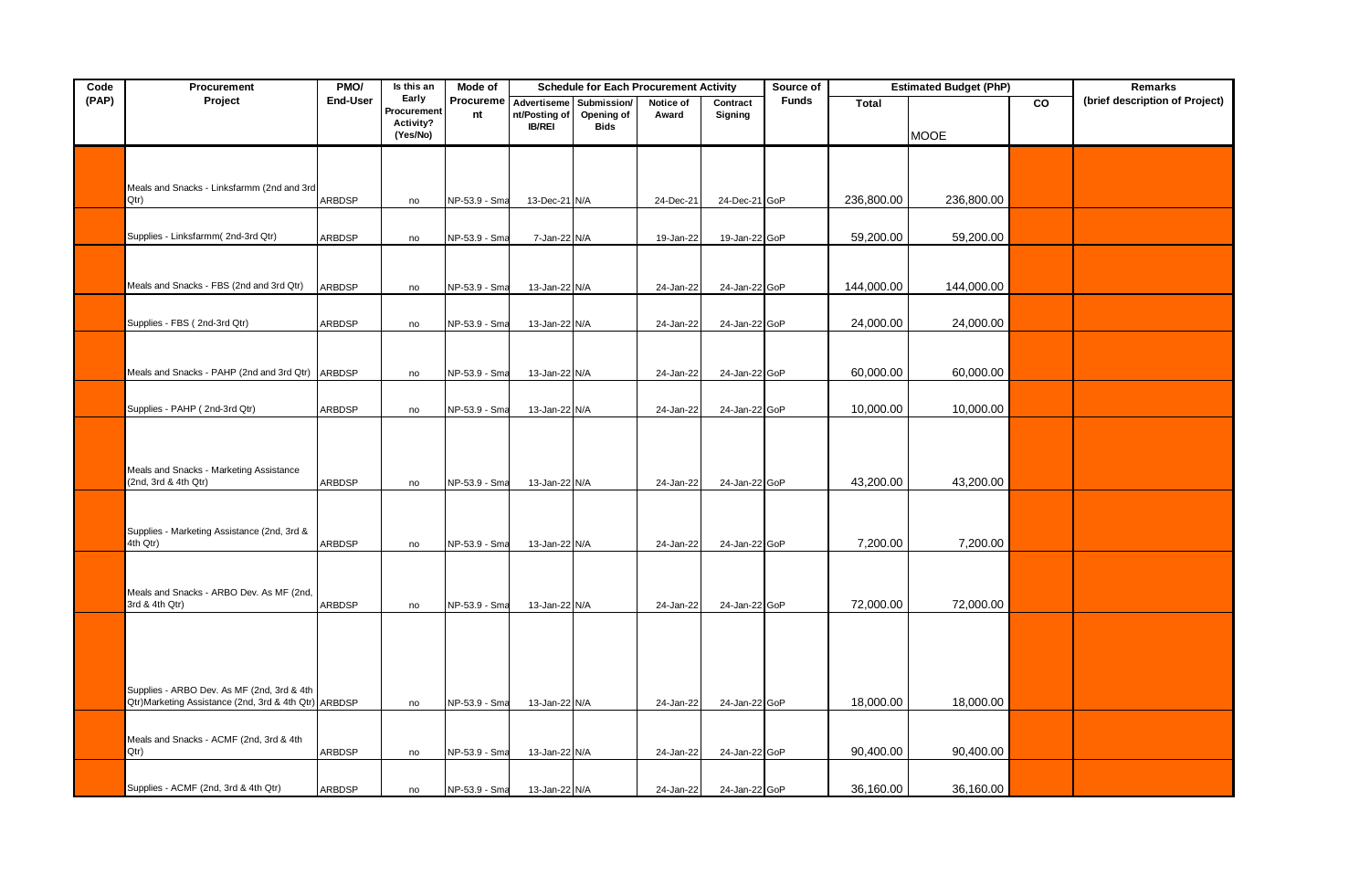| Code  | Procurement                                | PMO/            | Is this an           | Mode of       | <b>Schedule for Each Procurement Activity</b> |                           | <b>Estimated Budget (PhP)</b><br>Source of |               |              |              | <b>Remarks</b> |    |                                |
|-------|--------------------------------------------|-----------------|----------------------|---------------|-----------------------------------------------|---------------------------|--------------------------------------------|---------------|--------------|--------------|----------------|----|--------------------------------|
| (PAP) | Project                                    | <b>End-User</b> | Early<br>Procurement | Procureme     | Advertiseme                                   | Submission/               | Notice of                                  | Contract      | <b>Funds</b> | <b>Total</b> |                | CO | (brief description of Project) |
|       |                                            |                 | Activity?            | nt            | nt/Posting of<br><b>IB/REI</b>                | Opening of<br><b>Bids</b> | Award                                      | Signing       |              |              |                |    |                                |
|       |                                            |                 | (Yes/No)             |               |                                               |                           |                                            |               |              |              | <b>MOOE</b>    |    |                                |
|       |                                            |                 |                      |               |                                               |                           |                                            |               |              |              |                |    |                                |
|       |                                            |                 |                      |               |                                               |                           |                                            |               |              |              |                |    |                                |
|       | Meals and Snacks - WATSAN (2nd and 3rd     |                 |                      |               |                                               |                           |                                            |               |              |              |                |    |                                |
|       | Qtr)                                       | ARBDSP          | no                   | NP-53.9 - Sma | 13-Jan-22 N/A                                 |                           | 24-Jan-22                                  | 24-Jan-22 GoP |              | 9,600.00     | 9,600.00       |    |                                |
|       |                                            |                 |                      |               |                                               |                           |                                            |               |              |              |                |    |                                |
|       | Supplies - WATSAN (2nd Qtr)                | <b>ARBDSP</b>   | no                   | NP-53.9 - Sma | 13-Jan-22 N/A                                 |                           | 24-Jan-22                                  | 24-Jan-22 GoP |              | 4,800.00     | 4,800.00       |    |                                |
|       |                                            |                 |                      |               |                                               |                           |                                            |               |              |              |                |    |                                |
|       |                                            |                 |                      |               |                                               |                           |                                            |               |              |              |                |    |                                |
|       | Meals and Snacks - SLS(2nd and 3rd Qtr)    | <b>ARBDSP</b>   | no                   | NP-53.9 - Sma | 13-Jan-22 N/A                                 |                           | 24-Jan-22                                  | 24-Jan-22 GoP |              | 152,000.00   | 152,000.00     |    |                                |
|       |                                            |                 |                      |               |                                               |                           |                                            |               |              |              |                |    |                                |
|       | Supplies - SLS(2nd and 3rd Qtr)            | ARBDSP          | no                   | NP-53.9 - Sma | 13-Jan-22 N/A                                 |                           | 24-Jan-22                                  | 24-Jan-22 GoP |              | 114,000.00   | 114,000.00     |    |                                |
|       |                                            |                 |                      |               |                                               |                           |                                            |               |              |              |                |    |                                |
|       |                                            |                 |                      |               |                                               |                           |                                            |               |              |              |                |    |                                |
|       | Meals and Snacks - MBF (2nd and 3rd Qtr)   | <b>ARBDSP</b>   | no                   | NP-53.9 - Sma | 13-Jan-22 N/A                                 |                           | 24-Jan-22                                  | 24-Jan-22 GoP |              | 112,000.00   | 112,000.00     |    |                                |
|       |                                            |                 |                      |               |                                               |                           |                                            |               |              |              |                |    |                                |
|       | Supplies - MBF (2nd and 3rd Qtr)           | <b>ARBDSP</b>   | no                   | NP-53.9 - Sma | 13-Jan-22 N/A                                 |                           | 24-Jan-22                                  | 24-Jan-22 GoP |              | 84,000.00    | 84,000.00      |    |                                |
|       |                                            |                 |                      |               |                                               |                           |                                            |               |              |              |                |    |                                |
|       |                                            |                 |                      |               |                                               |                           |                                            |               |              |              |                |    |                                |
|       | Fuel Pol Products EDES/SIBs/CRFPSPS        | <b>ARBDSP</b>   | <b>NO</b>            | NP-53.9 - Sma | 13-Dec-21 N/A                                 |                           | 24-Dec-21                                  | 24-Dec-21 GoP |              | 100,000.00   | 100,000.00     |    |                                |
|       |                                            |                 |                      |               |                                               |                           |                                            |               |              |              |                |    |                                |
|       |                                            |                 |                      |               |                                               |                           |                                            |               |              |              |                |    |                                |
|       | Fuel Pol Products EDES/SIBs/CRFPSPS        | ARBDSP          | no                   | NP-53.9 - Sma | 13-Jan-22 N/A                                 |                           | 24-Jan-22                                  | 24-Jan-22 GoP |              | 50,000.00    | 50,000.00      |    |                                |
|       |                                            |                 |                      |               |                                               |                           |                                            |               |              |              |                |    |                                |
|       | EPAHP-LEARNING HUB                         | ARBDSP          | no                   | NP-53.9 - Sma | 13-Jan-22 N/A                                 |                           | 24-Jan-22                                  | 24-Jan-22 GoP |              | 300,000.00   | 300,000.00     |    |                                |
|       | WATSAN FACILITY                            | <b>ARBDSP</b>   | no                   | NP-53.9 - Sma | 13-Jan-22 N/A                                 |                           | 24-Jan-22                                  | 24-Jan-22 GoP |              | 80,000.00    | 80,000.00      |    |                                |
|       |                                            |                 |                      |               |                                               |                           |                                            |               |              |              |                |    |                                |
|       |                                            |                 |                      |               |                                               |                           |                                            |               |              |              |                |    |                                |
|       | SLS-HARD COMPONENT FARM                    |                 |                      |               |                                               |                           |                                            |               |              |              |                |    |                                |
|       | <b>MaCHINERIES</b>                         | <b>ARBDSP</b>   | <b>NO</b>            | NP-53.9 - Sma | 13-Dec-21 N/A                                 |                           | 7-Jan-22                                   | 8-Jan-22 GoP  |              | 500,000.00   | 500,000.00     |    |                                |
|       |                                            |                 |                      |               |                                               |                           |                                            |               |              |              |                |    |                                |
|       |                                            |                 |                      |               |                                               |                           |                                            |               |              |              |                |    |                                |
|       |                                            |                 |                      |               |                                               |                           |                                            |               |              |              |                |    |                                |
|       | MBF-Hard Component FARM MaCHINERIES ARBDSP |                 | <b>YES</b>           | NP-53.9 - Sma | 13-Dec-21 N/A                                 |                           | 7-Jan-22                                   | 8-Jan-22 GoP  |              | 1,000,000.00 | 1,000,000.00   |    |                                |
|       |                                            |                 |                      |               |                                               |                           |                                            |               |              |              |                |    |                                |
|       | LAD Related Trainings for 1st Semester     | LTID            | <b>NO</b>            | NP-53.9 - Sma | 5-Jan-22 N/A                                  |                           | 17-Jan-22                                  | 17-Jan-22 GoP |              | 368,500.00   | 368,500.00     |    |                                |
|       |                                            |                 |                      |               |                                               |                           |                                            |               |              |              |                |    |                                |
|       | LAD Related Trainings for 2nd Semester     | LTID            | <b>NO</b>            | NP-53.9 - Sma | 6/1/2022 N/A                                  |                           | 6/15/2022                                  | 6/17/2022 GoP |              | 301,500.00   | 301,500.00     |    |                                |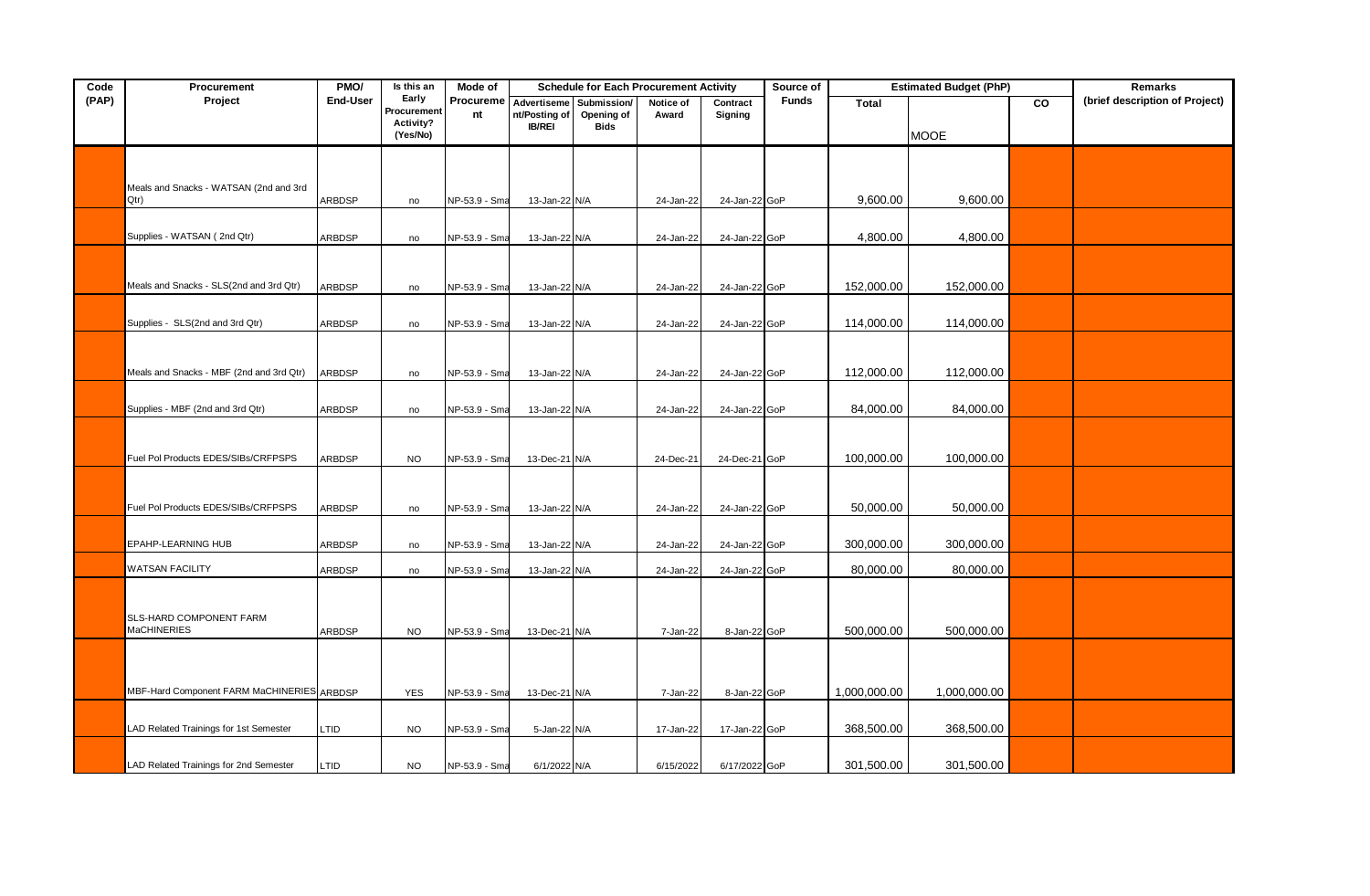| PMO/<br>Is this an<br>Code<br>Procurement<br>Mode of |                                                      |              |                      |                     | <b>Schedule for Each Procurement Activity</b> |                           | Source of |               | <b>Estimated Budget (PhP)</b> |              | Remarks      |    |                                |
|------------------------------------------------------|------------------------------------------------------|--------------|----------------------|---------------------|-----------------------------------------------|---------------------------|-----------|---------------|-------------------------------|--------------|--------------|----|--------------------------------|
| (PAP)                                                | Project                                              | End-User     | Early<br>Procurement | Procureme           | Advertiseme                                   | Submission/               | Notice of | Contract      | <b>Funds</b>                  | <b>Total</b> |              | CO | (brief description of Project) |
|                                                      |                                                      |              | Activity?            | nt                  | nt/Posting of<br><b>IB/REI</b>                | Opening of<br><b>Bids</b> | Award     | Signing       |                               |              |              |    |                                |
|                                                      |                                                      |              | (Yes/No)             |                     |                                               |                           |           |               |                               |              | <b>MOOE</b>  |    |                                |
|                                                      |                                                      |              |                      |                     |                                               |                           |           |               |                               |              |              |    |                                |
|                                                      | LAD Related Communication Expenses 1st               |              |                      |                     |                                               |                           |           |               |                               |              |              |    |                                |
|                                                      | Semester                                             | LTID         | <b>NO</b>            | NP-53.9 - Sma       | 5-Jan-22 N/A                                  |                           | 17-Jan-22 | 17-Jan-22 GoP |                               | 10,500.00    | 10,500.00    |    |                                |
|                                                      |                                                      |              |                      |                     |                                               |                           |           |               |                               |              |              |    |                                |
|                                                      |                                                      |              |                      |                     |                                               |                           |           |               |                               |              |              |    |                                |
|                                                      | LAD Communication Expenses 2nd Semester LTID         |              | <b>NO</b>            | NP-53.9 - Sm        | 6/1/2022 N/A                                  |                           | 6/15/2022 | 6/17/2022 GoP |                               | 10,500.00    | 10,500.00    |    |                                |
|                                                      | <b>Survey Services</b>                               | LTID         | <b>YES</b>           | Competitive Bi      | $13$ -Dec-2                                   | 1/5/2022                  | 12-Jan-22 | 14-Jan-22 GoP |                               | 1,347,000.00 | 1,347,000.00 |    |                                |
|                                                      | LAD General Services                                 |              |                      |                     |                                               |                           |           |               |                               | 132,000.00   | 132,000.00   |    |                                |
|                                                      |                                                      | LTID         | <b>NO</b>            | Direct Contract N/A |                                               | N/A                       | 1/6/2022  | 1/7/2022 GoP  |                               |              |              |    |                                |
|                                                      |                                                      |              |                      |                     |                                               |                           |           |               |                               |              |              |    |                                |
|                                                      | LAD Transportation and Delivery Expenses             | LTID         | <b>NO</b>            | NP-53.9 - Sma       | 13-Jan-22 N/A                                 |                           | 24-Jan-22 | 24-Jan-22 GoP |                               | 30,000.00    | 30,000.00    |    |                                |
|                                                      |                                                      |              |                      |                     |                                               |                           |           |               |                               |              |              |    |                                |
|                                                      |                                                      |              |                      |                     |                                               |                           |           |               |                               |              |              |    |                                |
|                                                      | Non-LAD Related Training for 1st Semester            | LTID         | <b>NO</b>            | NP-53.9 - Sma       | 5-Jan-22 N/A                                  |                           | 17-Jan-22 | 17-Jan-22 GoP |                               | 76,450.00    | 76,450.00    |    |                                |
|                                                      |                                                      |              |                      |                     |                                               |                           |           |               |                               |              |              |    |                                |
|                                                      |                                                      |              |                      |                     |                                               |                           |           |               |                               |              |              |    |                                |
|                                                      | Non-LAD Related Training for 2nd Semester            | LTID         | <b>NO</b>            | NP-53.9 - Sma       | 6/1/2022 N/A                                  |                           | 6/15/2022 | 6/17/2022 GoP |                               | 62,550.00    | 62,550.00    |    |                                |
|                                                      |                                                      |              |                      |                     |                                               |                           |           |               |                               |              |              |    |                                |
|                                                      |                                                      |              |                      |                     |                                               |                           |           |               |                               |              |              |    |                                |
|                                                      | Post-LAD Related Training for 1st Semester           | LTID         | <b>NO</b>            | NP-53.9 - Sma       | 5-Jan-22 N/A                                  |                           | 17-Jan-22 | 17-Jan-22 GoP |                               | 173,250.00   | 173,250.00   |    |                                |
|                                                      |                                                      |              |                      |                     |                                               |                           |           |               |                               |              |              |    |                                |
|                                                      | Post-LAD Related Training for 2nd Semester LTID      |              | <b>NO</b>            | NP-53.9 - Sma       | 6/1/2022 N/A                                  |                           |           | 6/17/2022 GoP |                               | 141,750.00   | 141,750.00   |    |                                |
|                                                      |                                                      |              |                      |                     |                                               |                           | 6/15/2022 |               |                               |              |              |    |                                |
|                                                      |                                                      |              |                      |                     |                                               |                           |           |               |                               |              |              |    |                                |
|                                                      | DARAB Related Trainings and Meetings 1st             |              |                      |                     |                                               |                           |           |               |                               |              |              |    |                                |
|                                                      | Semester                                             | <b>DARAB</b> | <b>NO</b>            | NP-53.9 - Sma       | 5-Jan-22 N/A                                  |                           | 17-Jan-22 | 17-Jan-22 GoP |                               | 68,750.00    | 68,750.00    |    |                                |
|                                                      |                                                      |              |                      |                     |                                               |                           |           |               |                               |              |              |    |                                |
|                                                      |                                                      |              |                      |                     |                                               |                           |           |               |                               |              |              |    |                                |
|                                                      | DARAB Related Trainings and Meetings 2nd<br>Semester | <b>DARAB</b> | <b>NO</b>            | NP-53.9 - Sma       | 6/1/2022 N/A                                  |                           | 6/15/2022 | 6/17/2022 GoP |                               | 56,250.00    | 56,250.00    |    |                                |
|                                                      |                                                      |              |                      |                     |                                               |                           |           |               |                               |              |              |    |                                |
|                                                      |                                                      |              |                      |                     |                                               |                           |           |               |                               |              |              |    |                                |
|                                                      | DARAB Representation Expenses 1st<br>Semester        | DARAB        | <b>NO</b>            | NP-53.9 - Sma       | 5-Jan-22 N/A                                  |                           | 17-Jan-22 | 17-Jan-22 GoP |                               | 61,050.00    | 61,050.00    |    |                                |
|                                                      |                                                      |              |                      |                     |                                               |                           |           |               |                               |              |              |    |                                |
|                                                      | DARAB Representation Expenses 2nd                    |              |                      |                     |                                               |                           |           |               |                               |              |              |    |                                |
|                                                      | Semester                                             | <b>DARAB</b> | <b>NO</b>            | NP-53.9 - Sma       | 6/1/2022 N/A                                  |                           | 6/15/2022 | 6/17/2022 GoP |                               | 49,950.00    | 49,950.00    |    |                                |
|                                                      |                                                      |              |                      |                     |                                               |                           |           |               |                               |              |              |    |                                |
|                                                      | ALI Related Trainings and Meetings 1st               |              |                      |                     |                                               |                           |           |               |                               |              |              |    |                                |
|                                                      | Semester                                             | Legal Div.   | <b>NO</b>            | NP-53.9 - Sma       | 5-Jan-22 N/A                                  |                           | 17-Jan-22 | 17-Jan-22 GoP |                               | 134,750.00   | 134,750.00   |    |                                |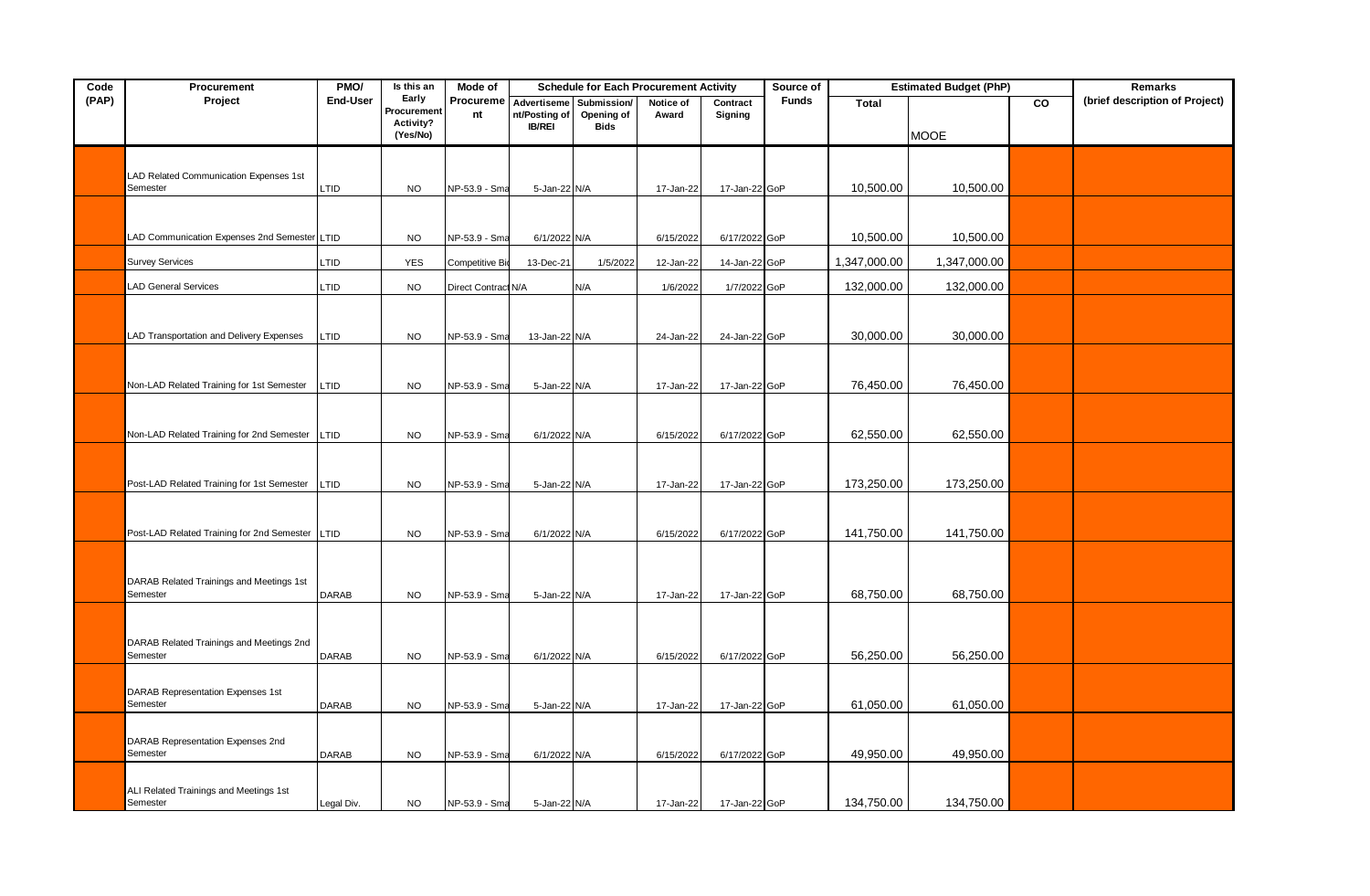| Code  | Procurement                              | PMO/       | Is this an               | Mode of             |                                |                           | <b>Schedule for Each Procurement Activity</b> |               | <b>Estimated Budget (PhP)</b><br>Source of |              |              |    | <b>Remarks</b>                 |
|-------|------------------------------------------|------------|--------------------------|---------------------|--------------------------------|---------------------------|-----------------------------------------------|---------------|--------------------------------------------|--------------|--------------|----|--------------------------------|
| (PAP) | Project                                  | End-User   | Early                    | Procureme           | Advertiseme                    | Submission/               | Notice of                                     | Contract      | <b>Funds</b>                               | <b>Total</b> |              | CO | (brief description of Project) |
|       |                                          |            | Procurement<br>Activity? | nt                  | nt/Posting of<br><b>IB/REI</b> | Opening of<br><b>Bids</b> | Award                                         | Signing       |                                            |              |              |    |                                |
|       |                                          |            | (Yes/No)                 |                     |                                |                           |                                               |               |                                            |              | <b>MOOE</b>  |    |                                |
|       |                                          |            |                          |                     |                                |                           |                                               |               |                                            |              |              |    |                                |
|       | ALI Related Trainings and Meetings 2nd   |            |                          |                     |                                |                           |                                               |               |                                            |              |              |    |                                |
|       | Semester                                 | Legal Div. | <b>NO</b>                | NP-53.9 - Sma       | 6/1/2022 N/A                   |                           | 6/15/2022                                     | 6/17/2022 GoP |                                            | 110,250.00   | 110,250.00   |    |                                |
|       | <b>General Services</b>                  | Legal Div. | <b>NO</b>                | NP-53.9 - Sma       | 5-Jan-22 N/A                   |                           | 17-Jan-22                                     | 17-Jan-22 GoP |                                            | 28,000.00    | 28,000.00    |    |                                |
|       |                                          |            |                          |                     |                                |                           |                                               |               |                                            |              |              |    |                                |
|       |                                          |            |                          |                     |                                |                           |                                               |               |                                            |              |              |    |                                |
|       | ALI Representation Expenses 1st Semester | Legal Div. | <b>NO</b>                | NP-53.9 - Sma       | 5-Jan-22 N/A                   |                           | 17-Jan-22                                     | 17-Jan-22 GoP |                                            | 14,850.00    | 14,850.00    |    |                                |
|       |                                          |            |                          |                     |                                |                           |                                               |               |                                            |              |              |    |                                |
|       |                                          |            |                          |                     |                                |                           |                                               |               |                                            |              |              |    |                                |
|       | ALI Representation Expenses 2nd Semester | Legal Div. | <b>NO</b>                | NP-53.9 - Sma       | 6/1/2022 N/A                   |                           | 6/15/2022                                     | 6/17/2022 GoP |                                            | 12,150.00    | 12,150.00    |    |                                |
|       |                                          |            |                          |                     |                                |                           |                                               |               |                                            |              |              |    |                                |
|       | ALA Related Trainings and Meetings 1st   |            |                          |                     |                                |                           |                                               |               |                                            |              |              |    |                                |
|       | Semester                                 | Legal Div. | <b>NO</b>                | NP-53.9 - Sma       | 5-Jan-22 N/A                   |                           | 17-Jan-22                                     | 17-Jan-22 GoP |                                            | 65,450.00    | 65,450.00    |    |                                |
|       |                                          |            |                          |                     |                                |                           |                                               |               |                                            |              |              |    |                                |
|       | ALA Related Trainings and Meetings 2nd   |            |                          |                     |                                |                           |                                               |               |                                            |              |              |    |                                |
|       | Semester                                 | Legal Div. | <b>NO</b>                | NP-53.9 - Sma       | 6/1/2022 N/A                   |                           | 6/15/2022                                     | 6/17/2022 GoP |                                            | 53,550.00    | 53,550.00    |    |                                |
|       |                                          |            |                          |                     |                                |                           |                                               |               |                                            |              |              |    |                                |
|       | ALA Communication expenses 1st Semester  | Legal Div. | <b>NO</b>                | NP-53.9 - Sma       | 5-Jan-22 N/A                   |                           | 17-Jan-22                                     | 17-Jan-22 GoP |                                            | 11,000.00    | 11,000.00    |    |                                |
|       |                                          |            |                          |                     |                                |                           |                                               |               |                                            |              |              |    |                                |
|       |                                          |            |                          |                     |                                |                           |                                               |               |                                            |              |              |    |                                |
|       | ALA Communication expenses 2nd           |            |                          |                     |                                |                           |                                               |               |                                            |              |              |    |                                |
|       | Semester                                 | Legal Div. | <b>NO</b>                | NP-53.9 - Sma       | 6/1/2022 N/A                   |                           | 6/15/2022                                     | 6/17/2022 GoP |                                            | 9,000.00     | 9,000.00     |    |                                |
|       | <b>Utility Expenses</b>                  | GAS        | no                       | Direct Contract N/A |                                | N/A                       | 1/6/2022                                      | 1/7/2022 GoP  |                                            | 1626000      | 1,626,000.00 |    |                                |
|       |                                          |            |                          |                     |                                |                           |                                               |               |                                            |              |              |    |                                |
|       | <b>Communication Expenses</b>            | GAS        | no                       | Direct Contract N/A |                                | N/A                       | 1/6/2022                                      | 1/7/2022 GoP  |                                            | 860000       | 860,000.00   |    |                                |
|       | <b>Professional Services</b>             | GAS        | no                       | Direct Contract N/A |                                | N/A                       | 1/6/2022                                      | 1/7/2022 GoP  |                                            | 120000       | 120,000.00   |    |                                |
|       | <b>General Services</b>                  | GAS        | no                       | Direct Contract N/A |                                | N/A                       | 1/6/2022                                      | 1/7/2022 GoP  |                                            | 2000000      | 2,000,000.00 |    |                                |
|       |                                          |            |                          |                     |                                |                           |                                               |               |                                            |              |              |    |                                |
|       | <b>Representation Expenses</b>           | GAS        | <b>NO</b>                | NP-53.9 - Sma       | 5-Jan-22 N/A                   |                           | 17-Jan-22                                     | 17-Jan-22 GoP |                                            | 193000       | 193,000.00   |    |                                |
|       | Rent/Lease Expenses                      | GAS        | no                       | Direct Contract N/A |                                | N/A                       | 1/6/2022                                      | 1/7/2022 GoP  |                                            | 3773000      | 3,773,000.00 |    |                                |
|       |                                          |            |                          |                     |                                |                           |                                               |               |                                            |              |              |    |                                |
|       |                                          |            |                          |                     |                                |                           |                                               |               |                                            |              |              |    |                                |
|       | Supplies AVAILABLE AT PS-DBM 1st Qtr     | GAS        | no                       | NP-53.5 Agend N/A   |                                | N/A                       | 17-Jan-22                                     | 17-Jan-22 GoP |                                            | 398936       | 398,936.00   |    |                                |
|       |                                          |            |                          |                     |                                |                           |                                               |               |                                            |              |              |    |                                |
|       |                                          |            |                          |                     |                                |                           |                                               |               |                                            |              |              |    |                                |
|       | Supplies AVAILABLE AT PS-DBM 2nd Qtr     | GAS        | no                       | NP-53.5 Agend N/A   |                                | N/A                       | 3/15/2022                                     | 3/17/2022 GoP |                                            | 271095       | 271,095.00   |    |                                |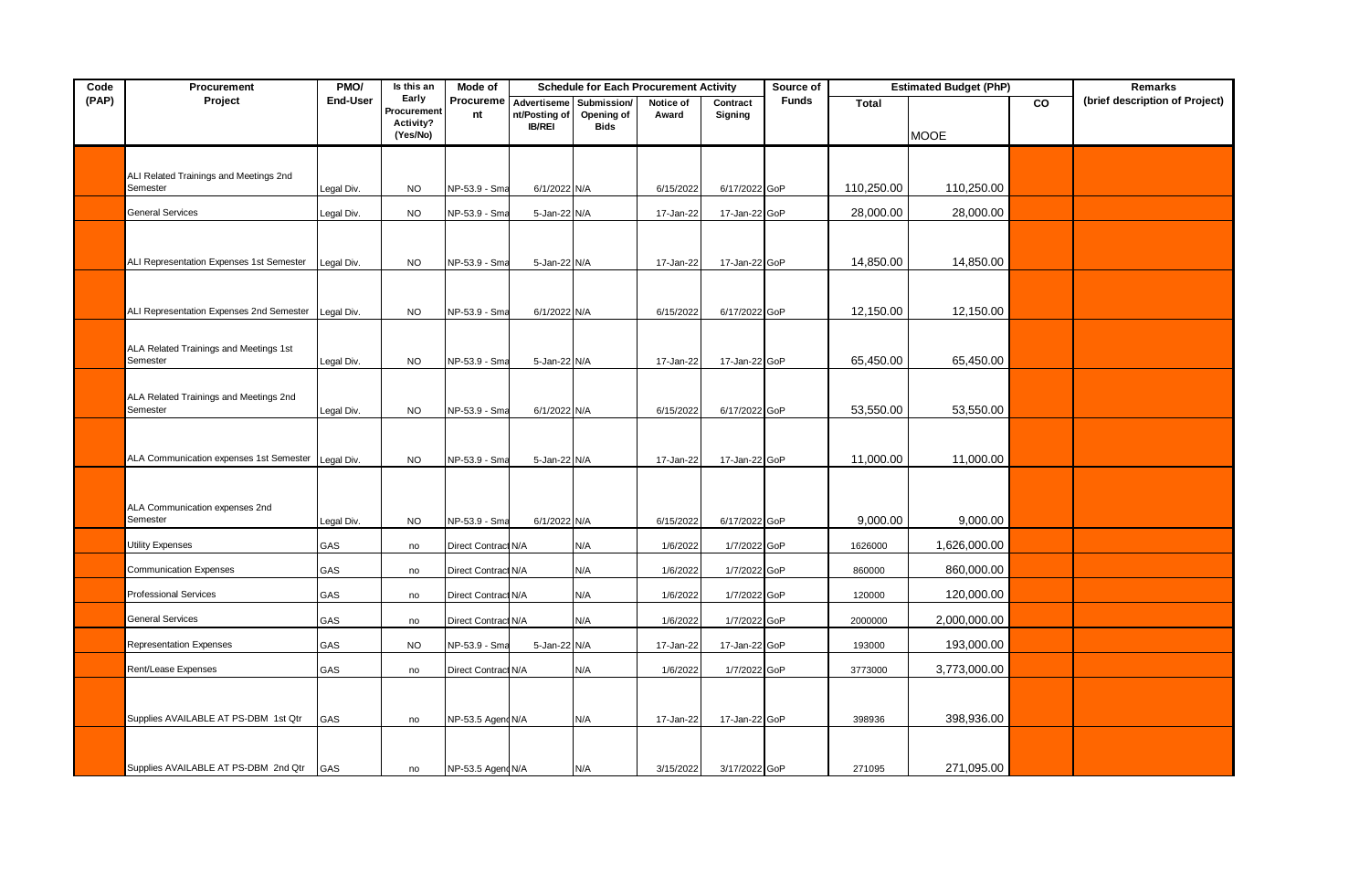| Code  | Procurement                               | PMO/        | Is this an           | <b>Mode of</b>    | <b>Schedule for Each Procurement Activity</b> |                           |           | Source of     | <b>Estimated Budget (PhP)</b> | <b>Remarks</b> |             |    |                                |
|-------|-------------------------------------------|-------------|----------------------|-------------------|-----------------------------------------------|---------------------------|-----------|---------------|-------------------------------|----------------|-------------|----|--------------------------------|
| (PAP) | Project                                   | End-User    | Early<br>Procurement | Procureme         | Advertiseme                                   | Submission/               | Notice of | Contract      | <b>Funds</b>                  | <b>Total</b>   |             | CO | (brief description of Project) |
|       |                                           |             | Activity?            | nt                | nt/Posting of<br><b>IB/REI</b>                | Opening of<br><b>Bids</b> | Award     | Signing       |                               |                |             |    |                                |
|       |                                           |             | (Yes/No)             |                   |                                               |                           |           |               |                               |                | <b>MOOE</b> |    |                                |
|       |                                           |             |                      |                   |                                               |                           |           |               |                               |                |             |    |                                |
|       |                                           |             |                      |                   |                                               |                           |           |               |                               |                |             |    |                                |
|       | Supplies AVAILABLE AT PS-DBM 3rd Qtr      | GAS         | no                   | NP-53.5 Agend N/A |                                               | N/A                       | 6/15/2022 | 6/17/2022 GoP |                               | 466671         | 466,671.00  |    |                                |
|       |                                           |             |                      |                   |                                               |                           |           |               |                               |                |             |    |                                |
|       |                                           |             |                      |                   |                                               |                           |           |               |                               |                |             |    |                                |
|       | Supplies AVAILABLE AT PS-DBM 4th Qtr      | GAS         | no                   | NP-53.5 Agend N/A |                                               | N/A                       | 9/19/2022 | 9/21/2022 GoP |                               | 416761         | 416,761.00  |    |                                |
|       |                                           |             |                      |                   |                                               |                           |           |               |                               |                |             |    |                                |
|       |                                           |             |                      |                   |                                               |                           |           |               |                               |                |             |    |                                |
|       | Supplies Other Items Not AVAILABLE AT PS- |             |                      |                   |                                               |                           |           |               |                               |                |             |    |                                |
|       | DBM 1st Qtr                               | GAS         | no                   | NP-53.9 - Sma     | 5-Jan-22 N/A                                  |                           | 17-Jan-22 | 17-Jan-22 GoP |                               | 270410         | 270,410.00  |    |                                |
|       |                                           |             |                      |                   |                                               |                           |           |               |                               |                |             |    |                                |
|       |                                           |             |                      |                   |                                               |                           |           |               |                               |                |             |    |                                |
|       | Supplies Other Items Not AVAILABLE AT PS- |             |                      |                   |                                               |                           |           |               |                               |                |             |    |                                |
|       | DBM 2nd Qtr                               | GAS         | no                   | NP-53.9 - Sma     | 3/1/2022 N/A                                  |                           | 3/15/2022 | 3/17/2022 GoP |                               | 183750         | 183,750.00  |    |                                |
|       |                                           |             |                      |                   |                                               |                           |           |               |                               |                |             |    |                                |
|       |                                           |             |                      |                   |                                               |                           |           |               |                               |                |             |    |                                |
|       | Supplies Other Items Not AVAILABLE AT PS- |             |                      |                   |                                               |                           |           |               |                               |                |             |    |                                |
|       | DBM 3rd Qtr                               | GAS         | no                   | NP-53.9 - Sma     | 6/1/2022 N/A                                  |                           | 6/15/2022 | 6/17/2022 GoP |                               | 385950         | 385,950.00  |    |                                |
|       |                                           |             |                      |                   |                                               |                           |           |               |                               |                |             |    |                                |
|       |                                           |             |                      |                   |                                               |                           |           |               |                               |                |             |    |                                |
|       | Supplies Other Items Not AVAILABLE AT PS- |             |                      |                   |                                               |                           |           |               |                               |                |             |    |                                |
|       | DBM 4th Qtr                               | GAS         | no                   | NP-53.9 - Sma     | 9/5/2020 N/A                                  |                           | 9/19/2022 | 9/21/2022 GoP |                               | 372860         | 372,860.00  |    |                                |
|       |                                           |             |                      |                   |                                               |                           |           |               |                               |                |             |    |                                |
|       | QMS Activities/Surveilance Audit          | <b>STOD</b> | no                   | NP-53.9 - Sma     | 9/5/2020 N/A                                  |                           | 9/19/2022 | 9/21/2022 GoP |                               | 100000         | 100,000.00  |    |                                |
|       | QMS Meetings                              | <b>STOD</b> | no                   | NP-53.9 - Sma     | 5-Jan-22 N/A                                  |                           | 17-Jan-22 | 17-Jan-22 GoP |                               | 50000          | 50,000.00   |    |                                |
|       |                                           |             |                      |                   |                                               |                           |           |               |                               |                |             |    |                                |
|       | DARMO Year-end Assessment                 | <b>STOD</b> | no                   | NP-53.9 - Sma     | 9/5/2020 N/A                                  |                           | 9/19/2022 | 9/21/2022 GoP |                               | 100000         | 100,000.00  |    |                                |
|       |                                           |             |                      |                   |                                               |                           |           |               |                               |                |             |    |                                |
|       |                                           |             |                      |                   |                                               |                           |           |               |                               |                |             |    |                                |
|       | Annual Provincial Assessment/ General     |             |                      |                   |                                               |                           |           |               |                               |                |             |    |                                |
|       | Assembly                                  | STOD        | no                   | NP-53.9 - Sma     | 5-Jan-22 N/A                                  |                           | 17-Jan-22 | 17-Jan-22 GoP |                               | 200000         | 200,000.00  |    |                                |
|       | <b>BARC Trainings</b>                     | <b>STOD</b> | no                   | NP-53.9 - Sma     | 3/1/2022 N/A                                  |                           | 3/15/2022 | 3/17/2022 GoP |                               | 161000         | 161,000.00  |    |                                |
|       | <b>BAC Meetings</b>                       | <b>STOD</b> | no                   | NP-53.9 - Sma     | 5-Jan-22 N/A                                  |                           | 17-Jan-22 | 17-Jan-22 GoP |                               | 36000          | 36,000.00   |    |                                |
|       |                                           |             |                      |                   |                                               |                           |           |               |                               |                |             |    |                                |
|       | <b>COA Exit Conference</b>                | <b>STOD</b> | no                   | NP-53.9 - Sm      | 5-Jan-22 N/A                                  |                           | 17-Jan-22 | 17-Jan-22 GoP |                               | 6600           | 6,600.00    |    |                                |
|       | <b>HRMPSB Meetings</b>                    | <b>STOD</b> | no                   | NP-53.9 - Sma     | 5-Jan-22 N/A                                  |                           | 17-Jan-22 | 17-Jan-22 GoP |                               | 13600          | 13,600.00   |    |                                |